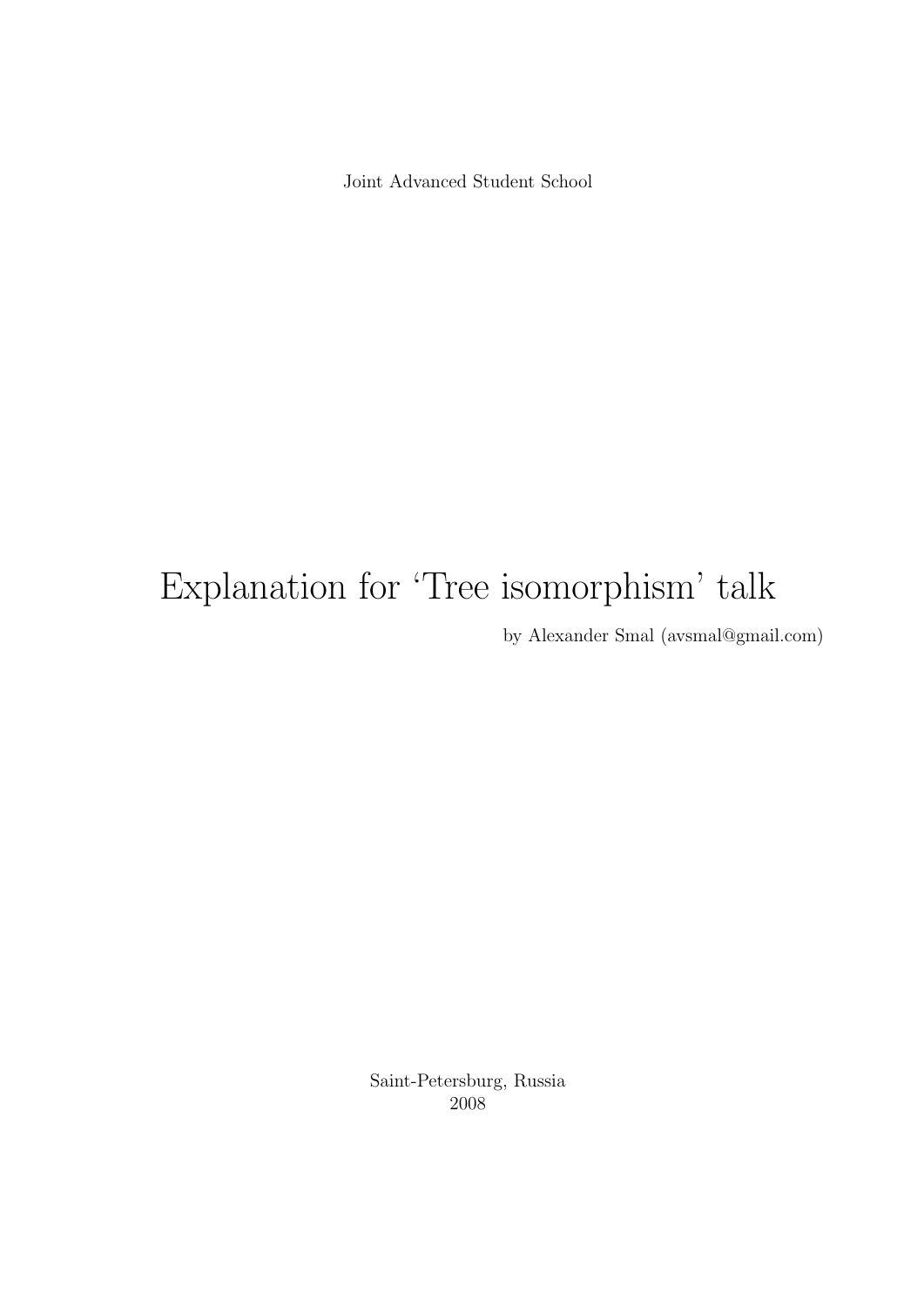# Abstract

In this talk we considered a problem of tree isomorphism. We made several attempts to find a complete invariant for rooted trees isomorphism and obtain efficient algorithm from it. In conclusion, we discuss main ideas algorithm from famous Aho, Hopcroft and Ullman book.

# 1 Motivation

In gene splicing, protein analysis, and molecular biology the problem the chemical structures are often trees with millions of vertices. So, the problem of checking whether two structures are equal corresponds to the problem of checking whether two trees are isomorphic. Thus, in such applications difference between  $O(n)$ ,  $O(n \log n)$ , and  $O(n^2)$  isomorphism algorithms is not just theoretical importance.

# 2 The idea

## 2.1 Graph isomorphism

Let's start with a definition of graph isomorphism.

**Definition 1. Isomorphism of graphs**  $G_1(V_1, E_1)$  and  $G_2(V_2, E_2)$  is a bijection between the vertex sets  $\varphi: V_1 \to V_2$  such that

$$
\forall u, v \in V_1 \quad (u, v) \in E_1 \Leftrightarrow (\varphi(u), \varphi(v)) \in E_2.
$$

There are several common facts about graph isomorphism.

- No algorithm, other than brute force, is known for testing whether two arbitrary graphs are isomorphic.
- It is still an open question(!) whether graph isomorphism is  $\mathcal{NP}$  complete.
- Polynomial time isomorphism algorithms for various graph subclasses such as trees are known.

## 2.2 Rooted trees

We need a quick way to determine whether two ordinary trees are isomorphic. Consider a trick: let's convert trees to rooted trees and try to determine whether they are isomorphic as rooted trees. The idea of this trick is that it should be easier to determine rooted trees isomorphism comparatively to ordinary trees isomorphism because rooted trees give us a little bit more information.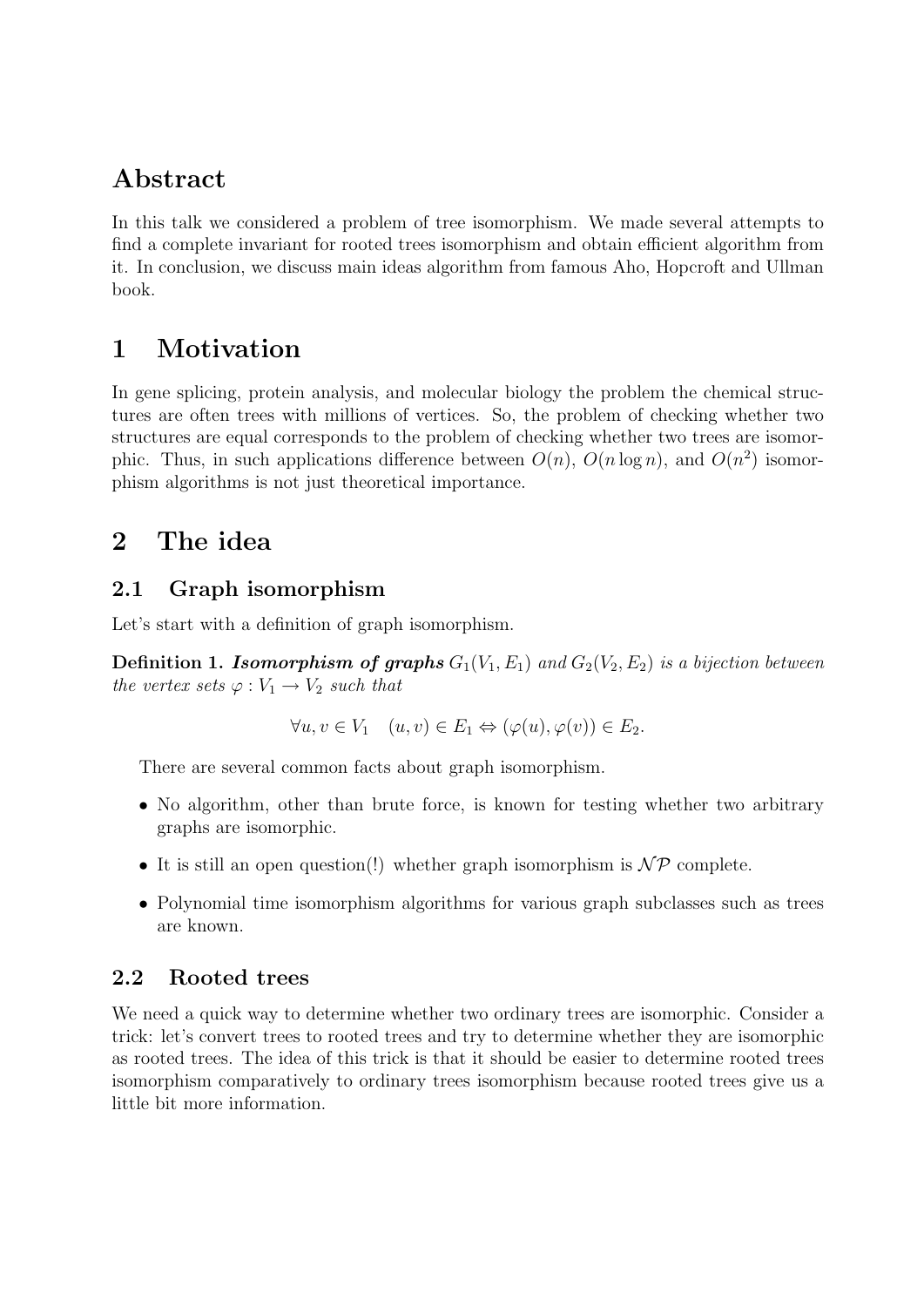**Definition 2. Rooted tree**  $(V, E, r)$  is a tree  $(V, E)$  with selected root  $r \in V$ .

**Definition 3. Isomorphism of rooted trees**  $T_1(V_1, E_1, r_1)$  and  $T_2(V_2, E_2, r_2)$  is a bijection between the vertex sets  $\varphi: V_1 \to V_2$  such that

$$
\forall u, v \in V_1 \quad (u, v) \in E_1 \Leftrightarrow (\varphi(u), \varphi(v)) \in E_2
$$

and  $\varphi(r_1) = r_2$ .

Here you can see an example of two rooted trees, that are isomorphic as graphs (and as ordinary trees) but not as rooted trees.

#### Example.



**Lemma 1.** If there is  $O(n)$  algorithm for rooted trees isomorphism there is  $O(n)$  algorithm for ordinary trees isomorphism.

*Proof.* 1. Let A to be  $O(n)$  algorithm for rooted trees.

- 2. Let  $T_1$  and  $T_2$  to be ordinary trees.
- 3. Lets find centers of this trees. There are three possibilities:
	- (a) each tree has only one center  $(c_1 \text{ and } c_2 \text{ respectively})$ return  $\mathcal{A}(T_1, c_1, T_2, c_2)$
	- (b) each tree has exactly two centers  $(c_1, c'_1 \text{ and } c_2, c'_2 \text{ respectively})$ return  $\mathcal{A}(T_1, c_1, T_2, c_2)$  or  $\mathcal{A}(T_1, c_1', T_2, c_2)$
	- (c) trees has different count of centers return False

 $\Box$ 

To understand this lemma we should define center of tree and propose a way to find it.

#### 2.3 Diameter and center

Definition 4. The **diameter** of tree is the length of the longest path.

**Definition 5.** A center is a vertex v such that the longest path from v to a leaf is minimal over all vertices in the tree.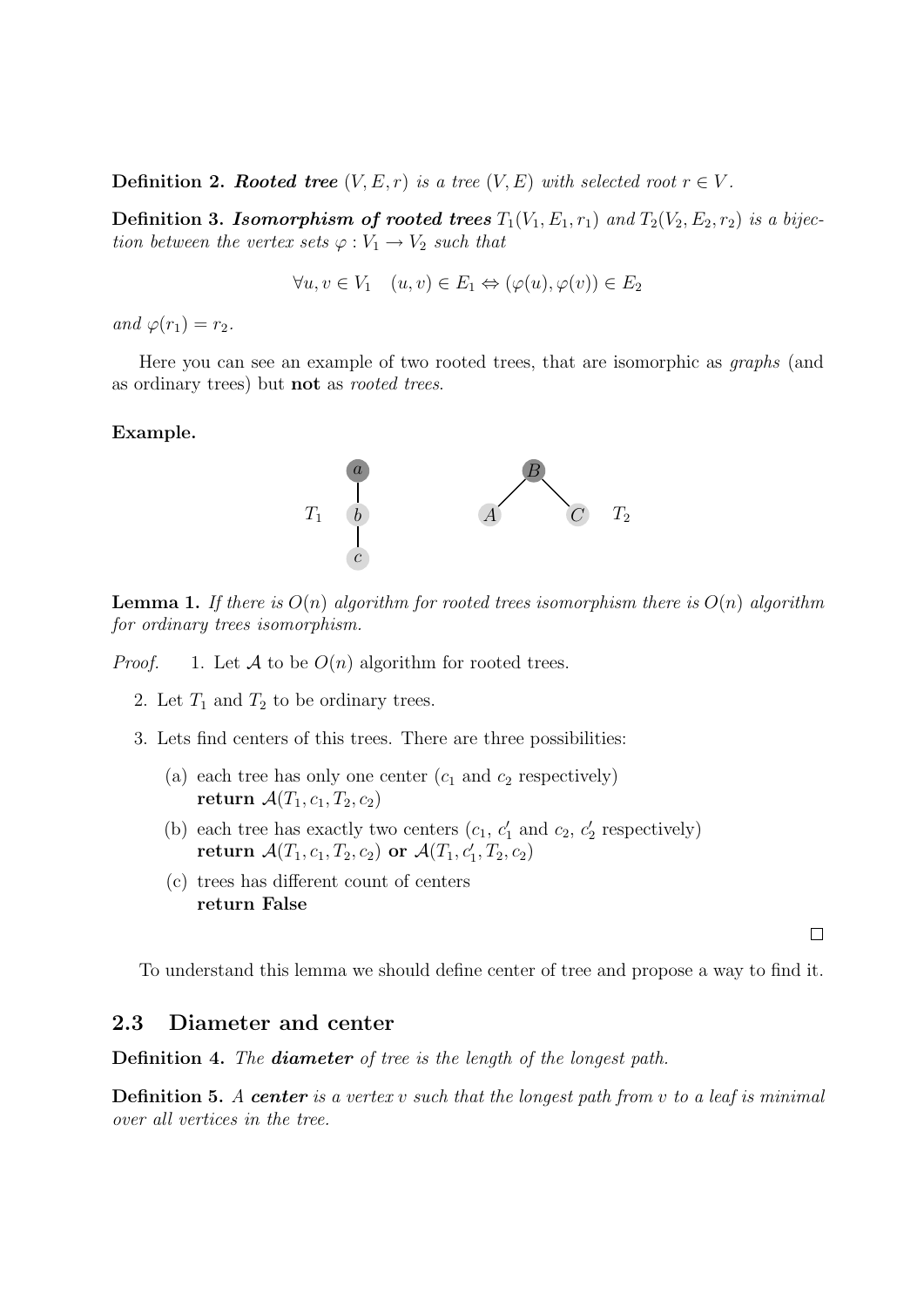Tree center(s) can be found using simple algorithm.

#### Algorithm 1. (Centers of tree)

- 1: Choose a random root r.
- 2: Find a vertex  $v_1$  the farthest form r.
- 3: Find a vertex  $v_2$  the farthest form  $v_1$ .
- 4: Diameter is a length of path from  $v_1$  to  $v_2$ .
- 5: Center is a median element(s) of path from  $v_1$  to  $v_2$ .

This is  $O(n)$  algorithm. It is clear that we can't determine tree isomorphism faster than  $O(n)$ . So, if we find a  $O(f(n))$  algorithm for rooted trees isomorphism we can also obtain  $O(f(n))$  algorithm for ordinary trees.

#### 2.4 The idea

**Definition 6. Isomorphism invariant** is a function  $f(T)$  such that  $f(T_1) = f(T_2)$  for all pairs of isomorphic trees  $T_1$  and  $T_2$ .

**Definition 7. Complete isomorphism invariant** is a function  $f(T)$  such that two trees  $T_1$  and  $T_2$  are isomorphic if and only if  $f(T_1) = f(T_2)$ .

Idea. If we find complete isomorphism invariant we can obtain algorithm from it.

WARNING! Starting from this point tree means rooted tree!

## 3 Complete invariant candidates

Consider several candidates to be a complete isomorphism invariant.

## 3.1 Candidate 1

Observation 1. The level number of a vertex is a tree isomorphism invariant.

Using this observation...

<span id="page-3-1"></span>Conjecture 1. Two trees are isomorphic if and only if they have the same number of levels and the same number of vertices on each level.

Ok. It seems to be a good try. But...

<span id="page-3-0"></span>Observation 2. The number of the leaves is a tree isomorphism invariant.

Using observation [2](#page-3-0) we can build a contrary instance.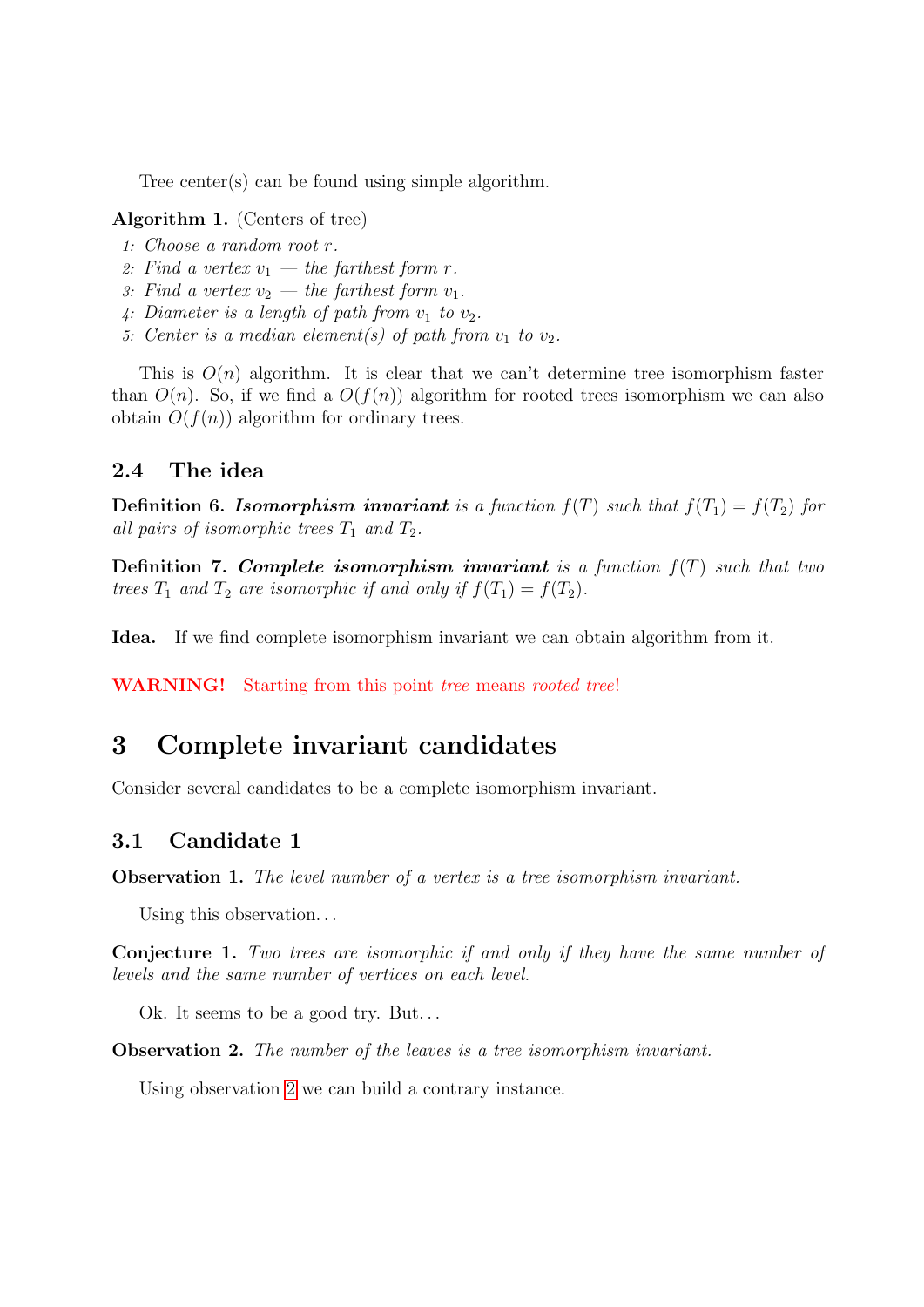Contrary instance. Here you can see two trees that have the same number of vertices on each level, but different number of leaves (observation [2](#page-3-0) is violated). It means, that conjecture [1](#page-3-1) is wrong.



Each tree has the same number of vertices on each level: 1 vertex on level 0, n vertices on level 1 and 2 vertices on level 2, but  $T_1$  and  $T_2$  have different number of leaves  $(n + 1$  and n respectively).

## 3.2 Candidate 2

What's wrong with candidate 1? We didn't take into account the *spectrum degree* of a tree.

**Definition 8. Degree spectrum** of tree is the sequence of non-negative integers  $\{d_i\}$ , where  $d_i$  is the number of vertices that have j children.

Let's fix it.

Conjecture 2. Two trees are isomorphic if and only if they have the same degree spectrum.

It seems to be better than first candidate, but. . .

<span id="page-4-0"></span>Observation 3. Since a tree isomorphism preserves longest paths from the root, the number of levels in a tree is a tree isomorphism invariant.

Using observation [3](#page-4-0) we can build a contrary instance.

Contrary instance. This two trees has the same degree spectrum but different number of levels (observation [3](#page-4-0) is violated).



Each tree has degree spectrum  $(3, n+2, 1, 0, ...)$  that means 3 vertices of degree 1,  $n + 2$  vertices of degree 2 and 1 vertex of degree 3. But  $T_1$  has  $n + 2$  levels and  $T_2$  has only  $n + 1$  levels.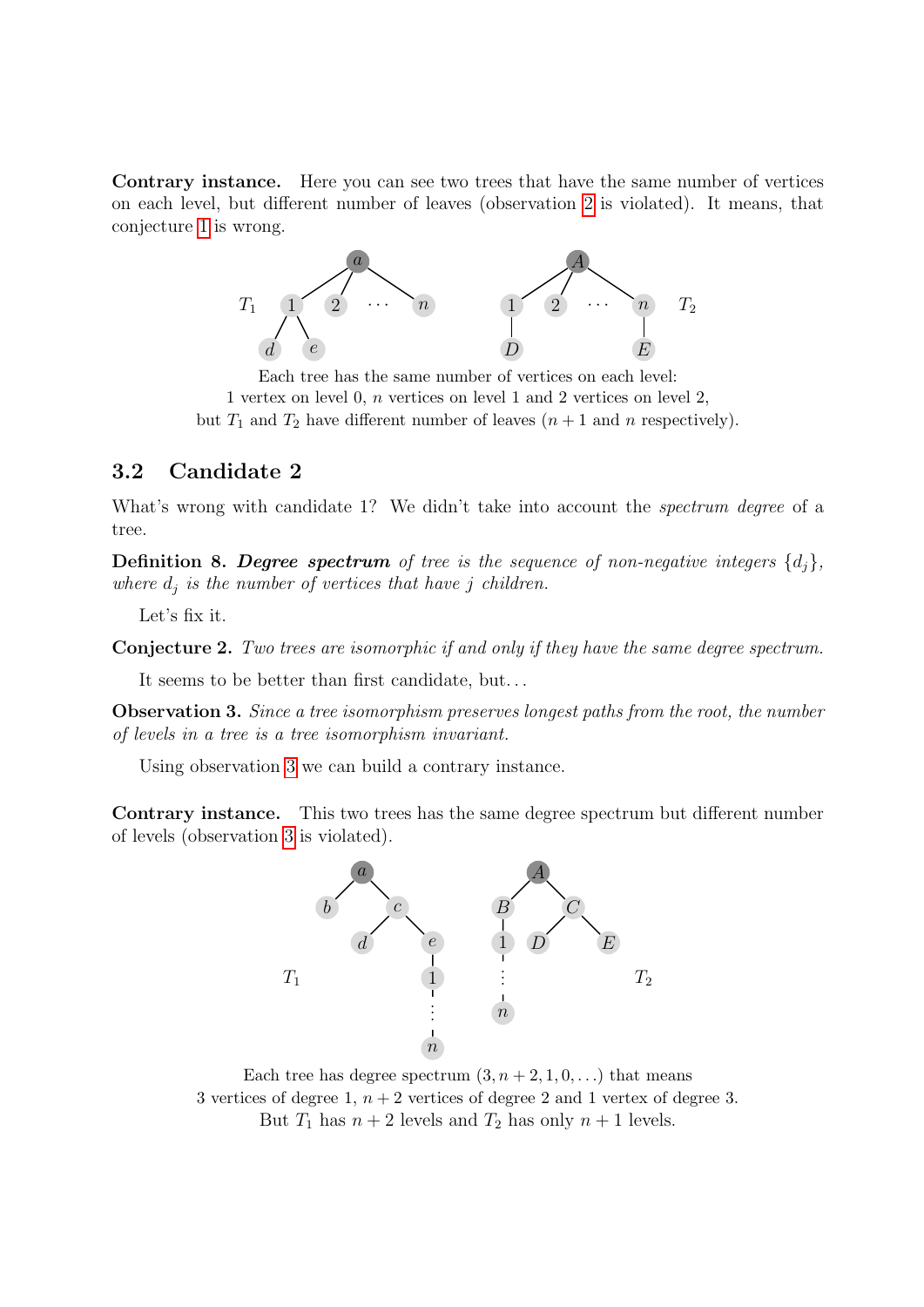## 3.3 Candidate 3

What's wrong with candidate 2? We used some integral property for it. Consider an analogy: algorithm for determining whether two integer arrays are equal which just compares their sums. Obviously, it is a wrong algorithm.

Conjecture 3. Two trees are isomorphic if and only if they have the same degree spectrum at each level.

This conjecture is very tricky. If two trees have the same degree spectrum at each level, then they must automatically have the same numbers of levels, the same numbers of vertices at each level, and the same global degree spectrum!

<span id="page-5-0"></span>Observation 4. The number of leaf descendants of a vertex and the level number of a vertex are both tree isomorphism invariants.

And again using observation [4](#page-5-0) we can build a contrary instance.

Contrary instance. You can see two trees below that have the same degree spectrum at each level but on level two in  $T_1$  there two vertices, b and c, with 2 and  $n + 2$  descendants respectively and in  $T_2$  there are two vertices, B and C, with  $n + 3$  and 1 descendants respectively. So, observation [4](#page-5-0) is violated.



## 4 AHU algorithm

We have failed tree times. Let's look for some existing algorithm and understand it.

## 4.1 Algorithm by Aho, Hopcroft and Ullman

This algorithm is from one famous book.

- Determine tree isomorphism in time  $O(|V|)$ .
- Uses *complete history of degree spectrum of the vertex descendants* as a complete invariant.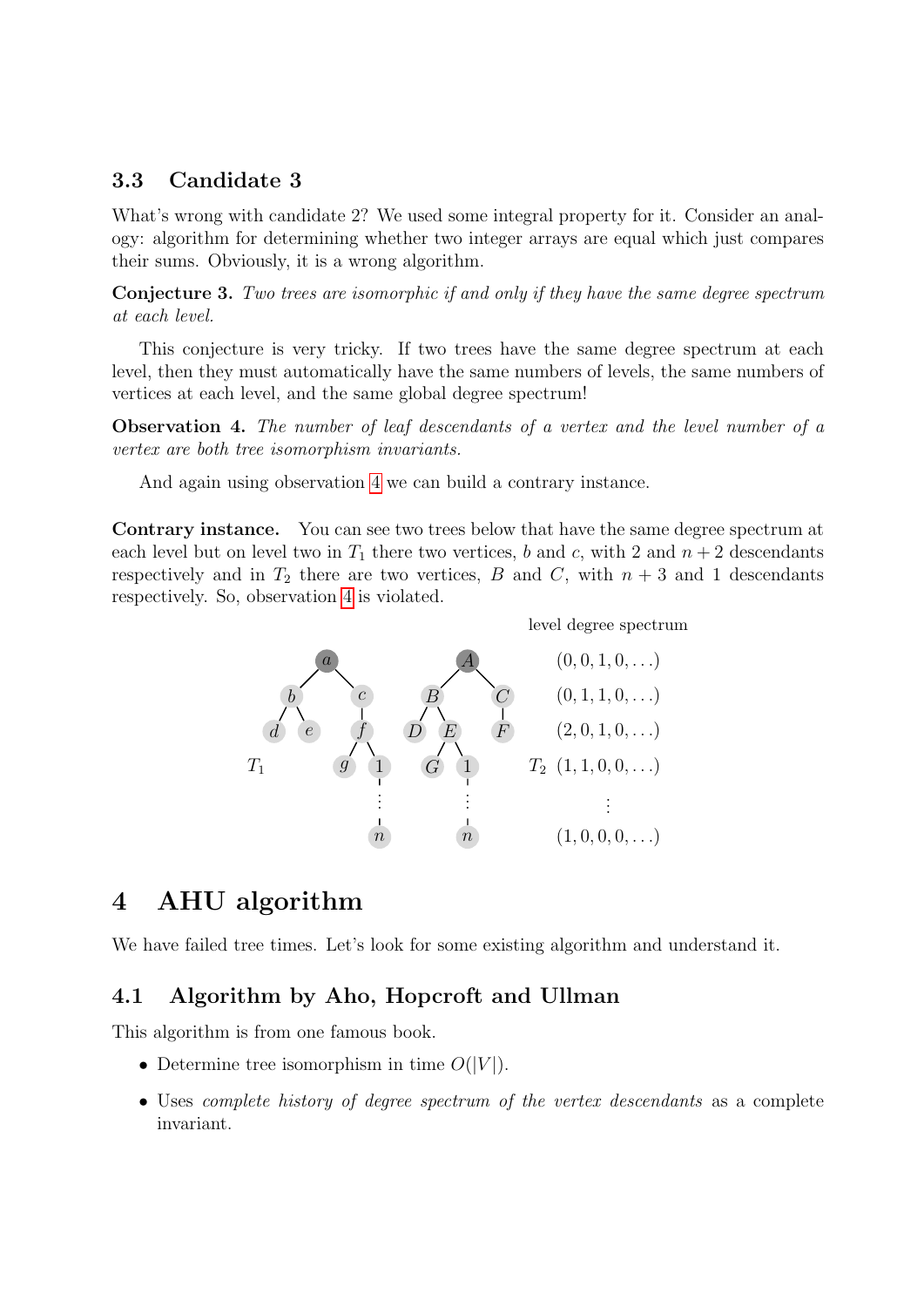The idea of AHU algorithm. The AHU algorithm associates with each vertex a tuple that describes the complete history of its descendants.

Hard question. Why our previous invariants are not complete?

Answer. We discussed weakness for first two candidates. The third invariant was better than second but it also uses some integral properties.

Our plan. Let's discuss AHU algorithm. We start from  $O(|V|^2)$  version and then I tell how to make it faster  $(O(|V|))$ .

## 4.2 Understanding AHU algorithms

Knuth tuples. Let's assign parenthetical tuples to all tree vertices.

Knuth tuples example. I don't want to define it formally. So, I just show an example.



You should have noticed that all leaves has (0) label and each non-leafs label consist of children labels enclosed in parentheses.

There is an algorithm Assign-Knuth-Tuples $(v)$  that visits every vertex once or twice.

Algorithm 2. Assign-KNUTH-TUPLES $(v)$ 

- 1: if  $v$  is a leaf then
- 2: Give v the tuple name (0)

```
3: else
```
4: for all child w of v do

```
5: ASSIGN-KNUTH-TUPLES(w)
```
6: end for

```
\gamma: end if
```
- 8: Concatenate the names of all children of v to temp
- 9: Give v the tuple name temp

Observation 5. There is no order on parenthetical tuples.

Why we need an order? Let's look at example.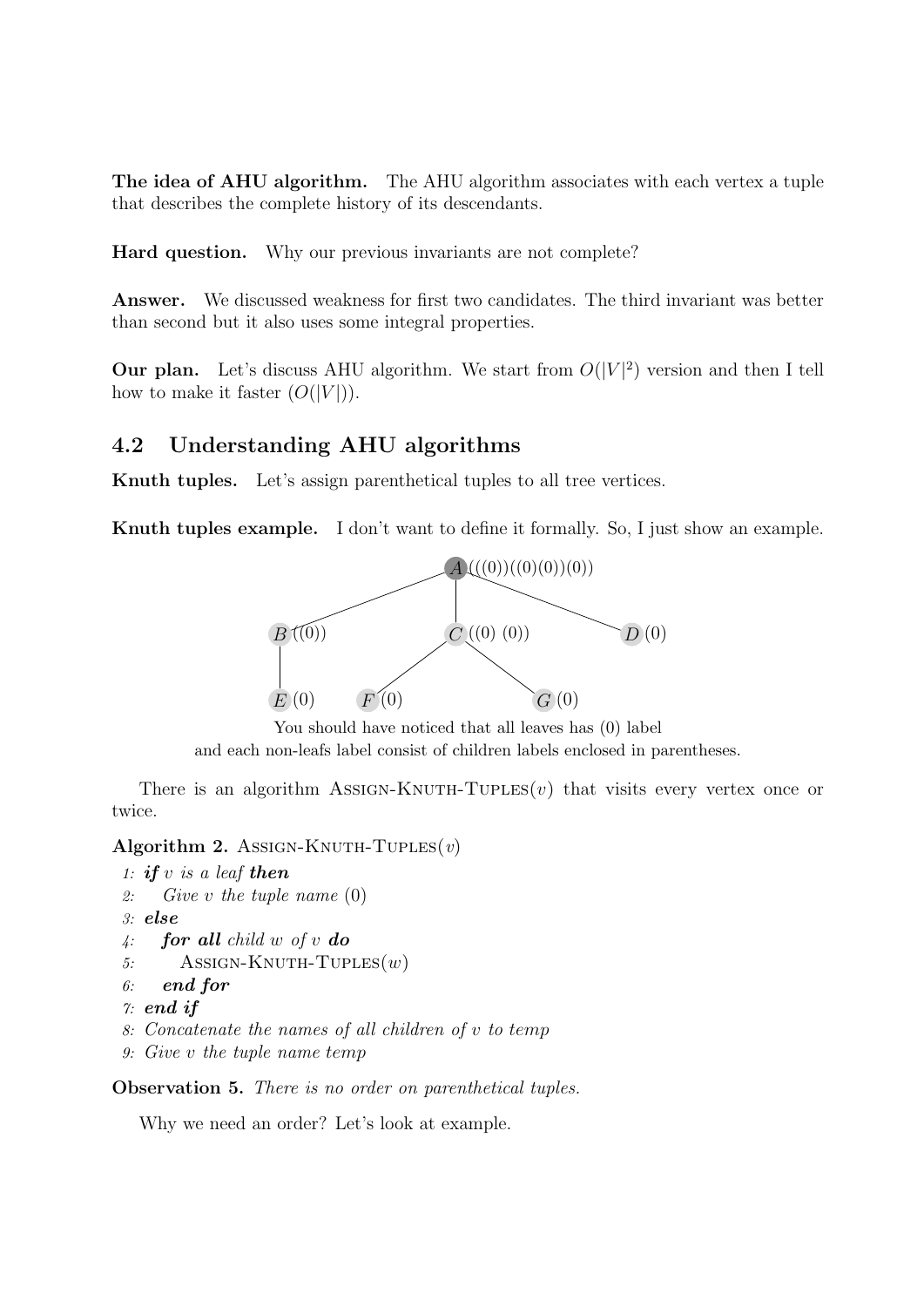Example. There are two isomorphic trees with assigned Knuth tuples.



We know that trees are isomorphic but roots have different assigned tuples. Let's convert parenthetical tuples to canonical names. We should drop all "0"-s (zeros are not necessary) and replace "(" and ")" with "1" and "0" respectively.



Canonical name is just a numbers. So, we can sort it. Let's sort canonical names of children for each non-leaf node.



Gotcha! Roots has the same assigned canonical names.

There is an algorithm ASSIGN-CANONICAL-NAMES $(v)$  that visits every vertex once or twice (it is a modification of Assign-KNUTH-TUPLES).

Algorithm 3. Assign-CANONICAL-NAMES $(v)$ 

```
1: if v is a leaf then
2: Give v the tuple name "10"
3: else
4: for all child w of v do
5: ASSIGN-CANONICAL-NAMES(v)6: end for
\gamma: end if
```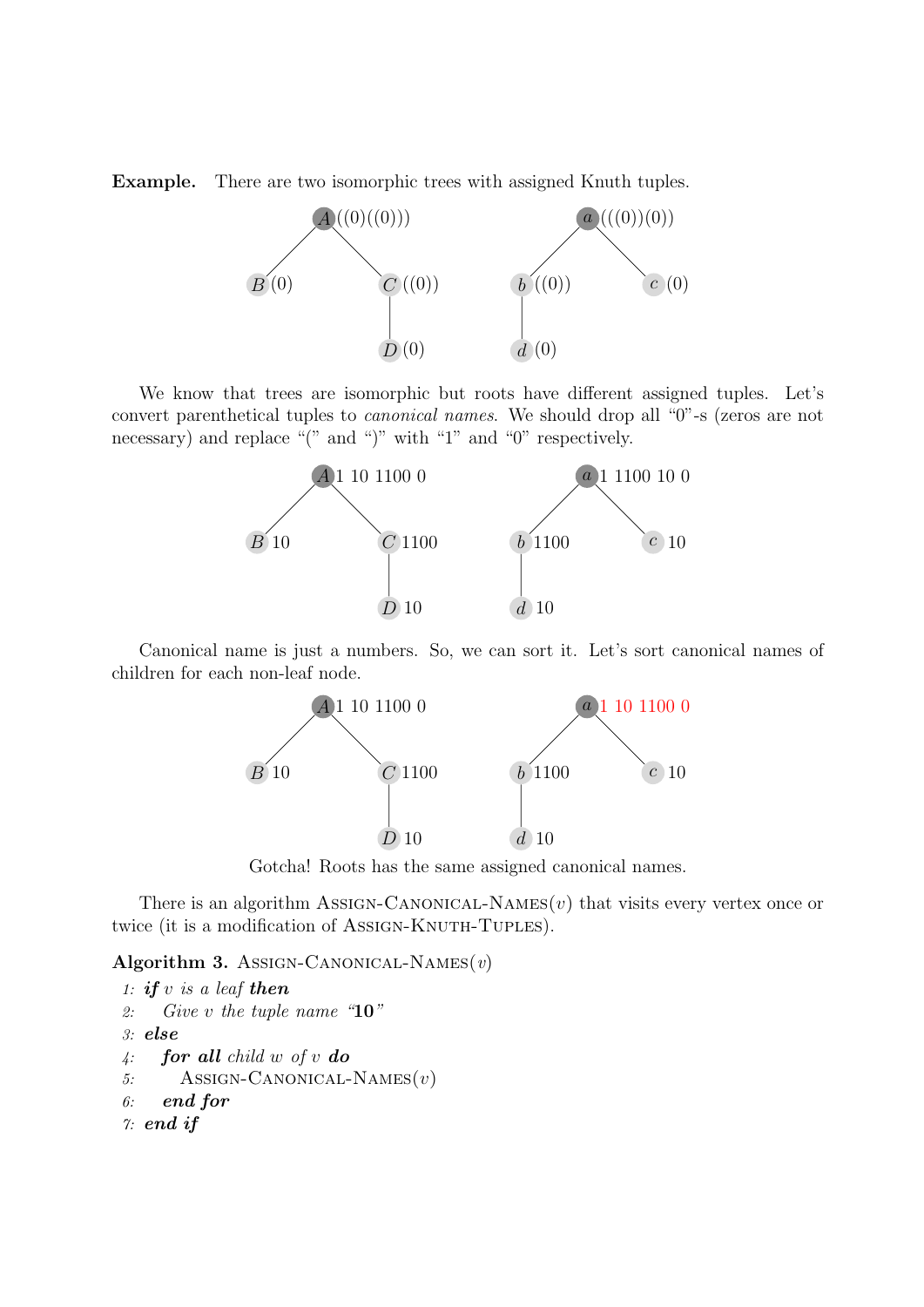- 8: Sort the names of the children of v
- 9: Concatenate the names of all children of v to temp
- 10: Give v the name 1temp0

Conjecture 4. Two trees are isomorphic if and only if they have the same canonical name assigned to root.

We should discuss some important questions.

Invariant? Is canonical name of a root is a tree isomorphism invariant?

Answer. Yes. Obviously, two isomorphic trees has the same label assigned to root.

Complete invariant? Is canonical name of a root is a complete tree isomorphism invariant?

Answer. Yes. We can show it easily by reconstructing tree from root canonical name. So, there is a bijection between tree and roots canonical names.

Algorithm 4. AHU-TREE-ISOMORPHISM $(T_1(V_1, E_1, r_1), T_2(V_2, E_2, r_2))$ 

- 1: ASSIGN-CANONICAL-NAMES $(r_1)$
- 2: ASSIGN-CANONICAL-NAMES $(r_2)$

```
3: if name(r_1) = name(r_2) then
```
- 4: return True
- 5: else
- 6: return False

```
\gamma: end if
```
## 4.3 AHU algorithm improvement

<span id="page-8-0"></span>Observation 6. To compute the root name of a tree of n vertices in one long strand, takes time proportional to  $1 + 2 + \cdots + n$ , which is  $\Omega(n^2)$ .

This observation shows that AHU-TREE-ISOMORPHISM is  $O(|V|^2)$ . But there is a way we can improve it to be  $O(|V|)$ .

**Observation 7.** For all levels i, the canonical name of level i is a tree isomorphism invariant.

**Observation 8.** Two trees  $T_1$  and  $T_2$  are isomorphic if and only if for all levels i canonical level names of  $T_1$  and  $T_2$  are identical.

Using this two observations...